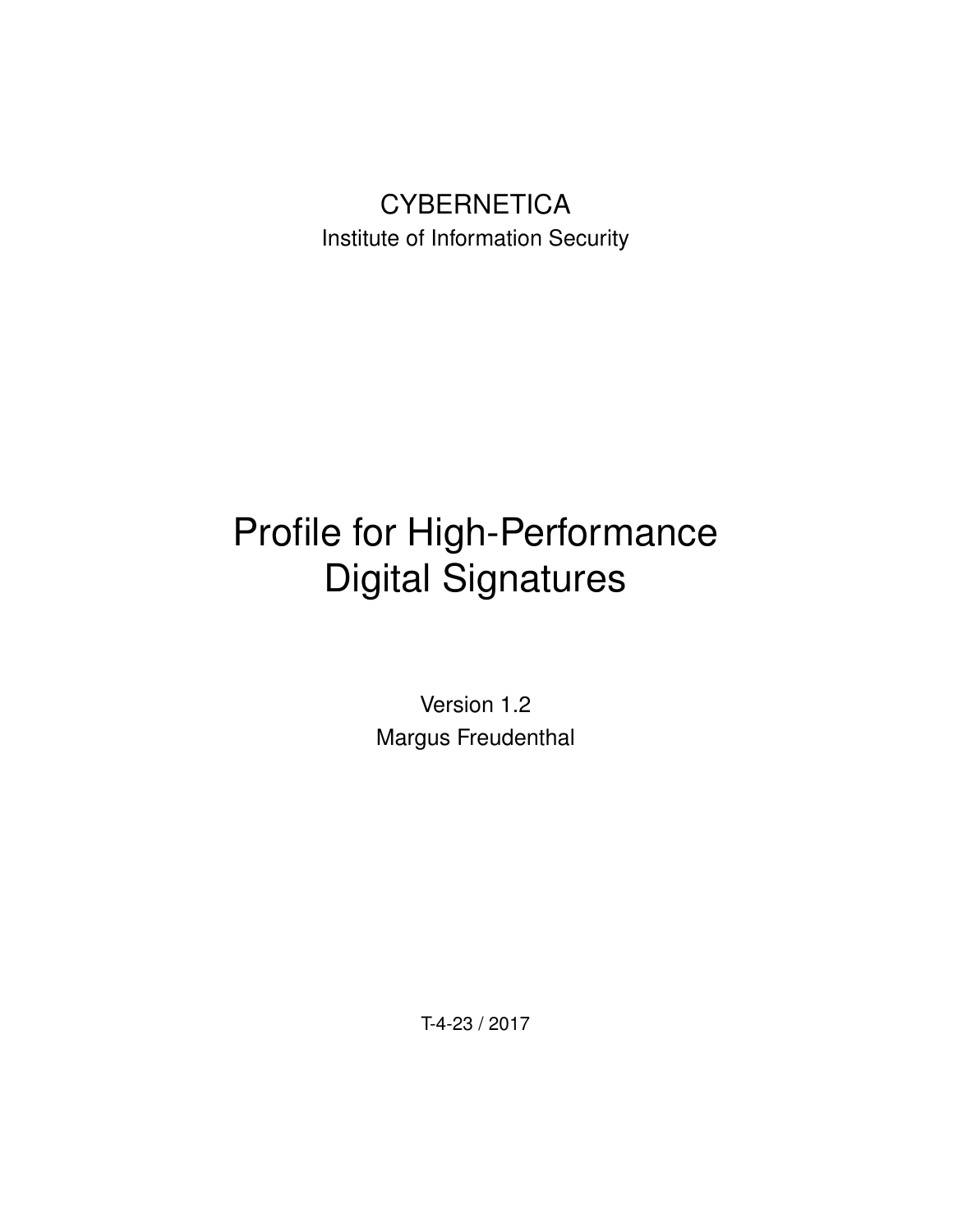Copyright  $\odot$ 2017 Margus Freudenthal. Cybernetica AS, Department of Information Security Systems

All rights reserved. The reproduction of all or part of this work is permitted for educational or research use on condition that this copyright notice is included in any copy.

Cybernetica research reports are available online at <http://research.cyber.ee/>

Mailing address: Cybernetica AS Mäe<br/>aluse  $2/1\,$ 12618 Tallinn Estonia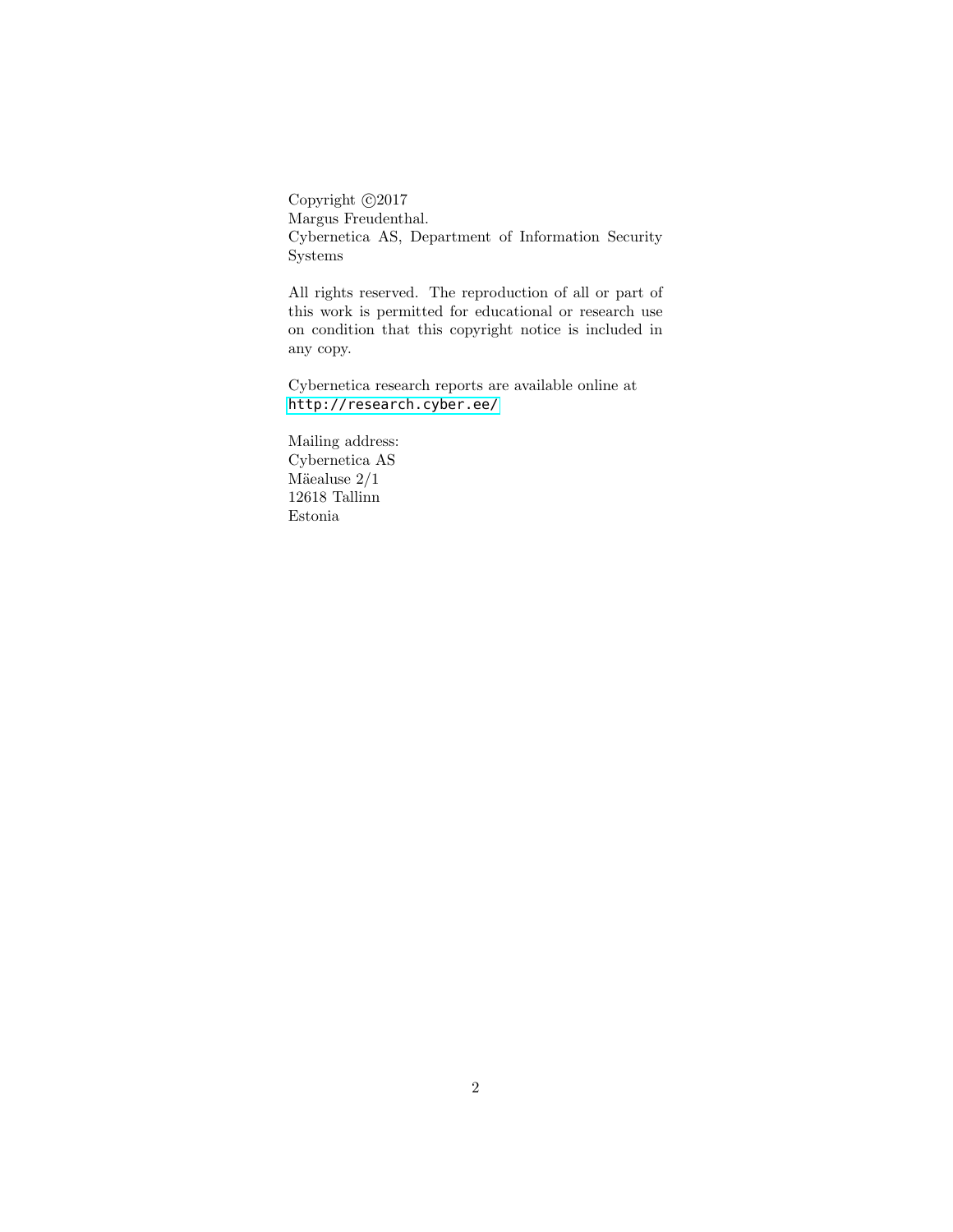# Profile for High-Performance Digital Signatures

Margus Freudenthal

Version 1.2

#### Abstract

Digital signatures and timestamps are a good way to prove integrity of messages exchanged between parties. However, a digital signature implementation may encounter performance, latency and reliability issues unless certain care is taken when designing a solution for efficient use of Public Key Infrastructure protocols.

This specification profiles XAdES and ASiC specifications to describe a signature scheme that is more scalable than the naive implementation. This signature scheme is used by Cybernetica's Unified eXchange Platform and the systems based on it such as the Estonian X-Road.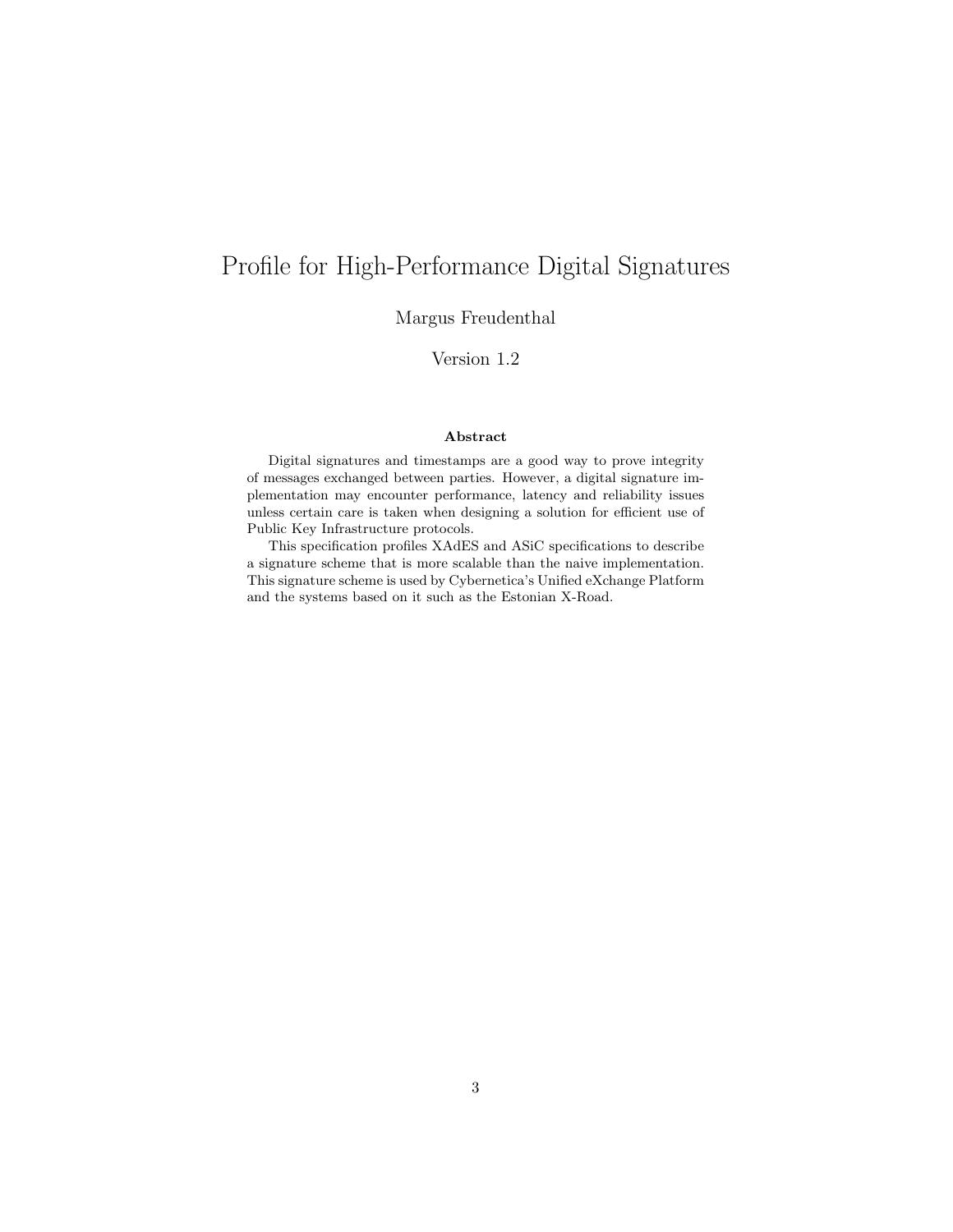# Contents

| $\mathbf{1}$ |               | Introduction<br>5                                                           |                |  |
|--------------|---------------|-----------------------------------------------------------------------------|----------------|--|
|              | 1.1           |                                                                             |                |  |
|              | 1.2           |                                                                             | $\overline{5}$ |  |
|              | $1.3\,$       |                                                                             | 6              |  |
| $\mathbf 2$  |               | Document Formats                                                            | 7              |  |
|              | 2.1           |                                                                             | 8              |  |
|              |               | 2.1.1                                                                       | 8 <sup>8</sup> |  |
|              |               | Signatures in ASiC Container $\dots \dots \dots \dots \dots \dots$<br>2.1.2 | 8              |  |
|              | $2.2^{\circ}$ |                                                                             | 9              |  |
|              |               | 3 Verification Algorithm                                                    | 11             |  |
|              |               | A Example ASiC Containers                                                   | 13             |  |
|              |               | A.1 Simple Signature and Simple Timestamp                                   | 13             |  |
|              | A.2           | Batch Signature and Batch Timestamp                                         | 14             |  |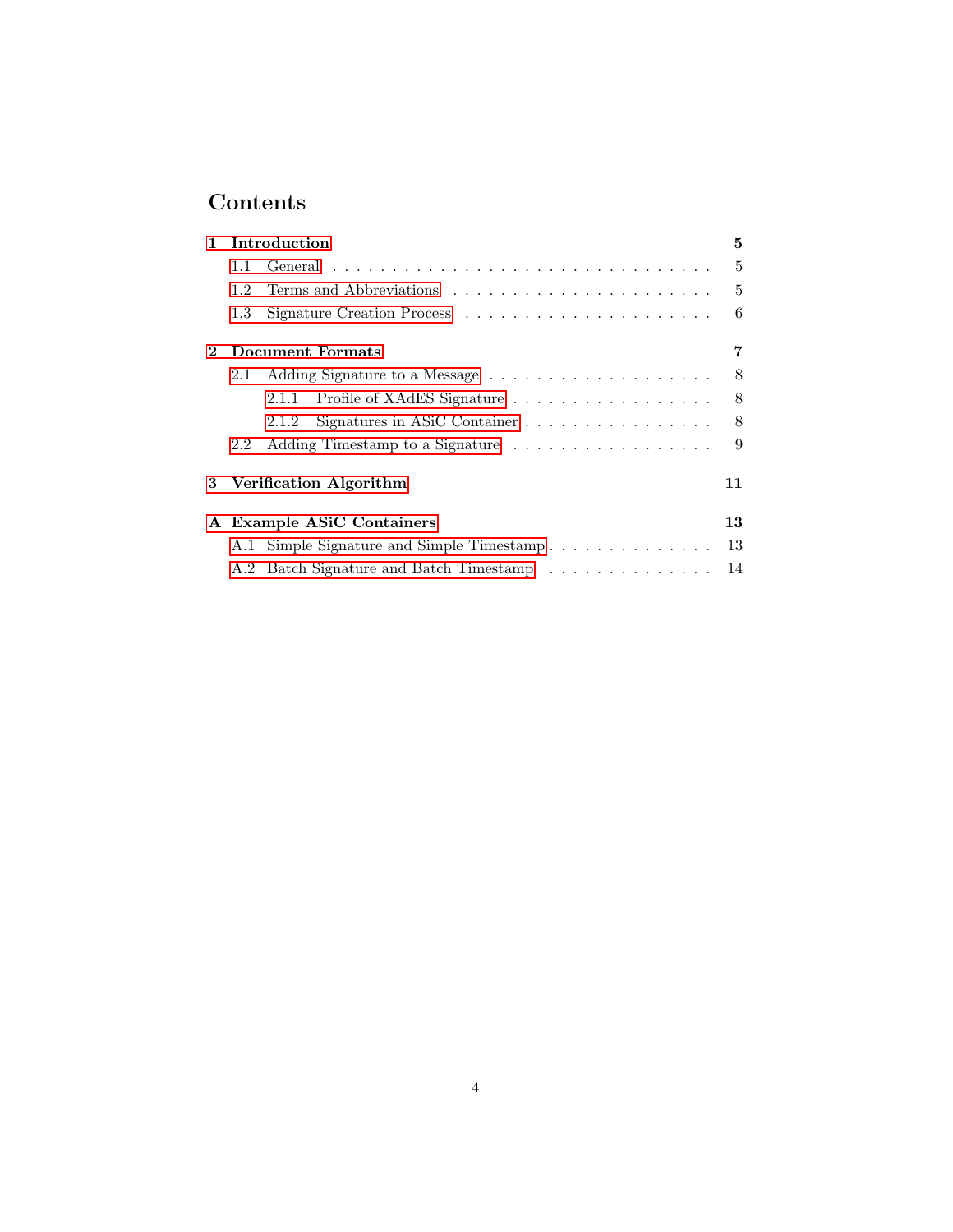## <span id="page-4-0"></span>1 Introduction

#### <span id="page-4-1"></span>1.1 General

Employing digital signatures and timestamping in a system that has high scalability and availability requirements is often not straightforward. The reason for this is that the standard PKI protocols (such as OCSP and timestamping protocol) are not designed for scalability and high performance. These issues are discussed by Ansper et al. in [\[1\]](#page-12-2). Whereas the referenced paper explains the problem and a general solution, this specification describes technical protocols that implement this solution. The technical protocol is employed in Cybernetica's Unified eXchange Platform[1](#page-4-3) (UXP) and the Estonian X-Road system.

The signed documents are based on the Associated Signature Containers (ASiC) format [\[2\]](#page-12-3). For signatures, we use the XML Advanced Electronic Signature (XAdES) [\[8\]](#page-12-4) format and for timestamps we use the IETF timestamping protocol [\[7\]](#page-12-5). For certificate validity information, Online Certificate Status Protocol (OCSP) [\[4\]](#page-12-6) is used. Batch hashing scheme [\[3\]](#page-12-7) is used to implement batch signatures and batch timestamps.

In UXP, parties communicate by invoking SOAP [\[5\]](#page-12-8) services. The communicating parties install components called security servers that act as gateways by encrypting, signing, archiving and timestamping the exchanged SOAP messages. Security servers make the archived and timestamped messages available as ASiC containers that can be processed and verified off-line. The container contains message and all the necessary supporting information, such as signature, signing certificate, OCSP response(s) and timestamp.

In general, the ASiC container created by a security server is a self-contained item that contains the signed message and all the necessary information needed for verification. However, if SOAP attachments (see [\[6\]](#page-12-9)) are used then only the SOAP message part of the full SOAP message package is required to be included in the ASiC container. The security servers may, but are not required to include attachments in the container. However, the container contains information that is sufficient to verify that externally stored attachments are indeed signed by the given signature. See Section [3](#page-10-0) for details.

#### <span id="page-4-2"></span>1.2 Terms and Abbreviations

- ASiC Associated Signature Container
- CA Certification Authority
- HSM Hardware Security Module

<span id="page-4-3"></span> $1$ Unified eXchange Platform is a system for connecting different organizations. It is used as a basis for several national data interchange systems such as the Estonian X-Road infrastructure.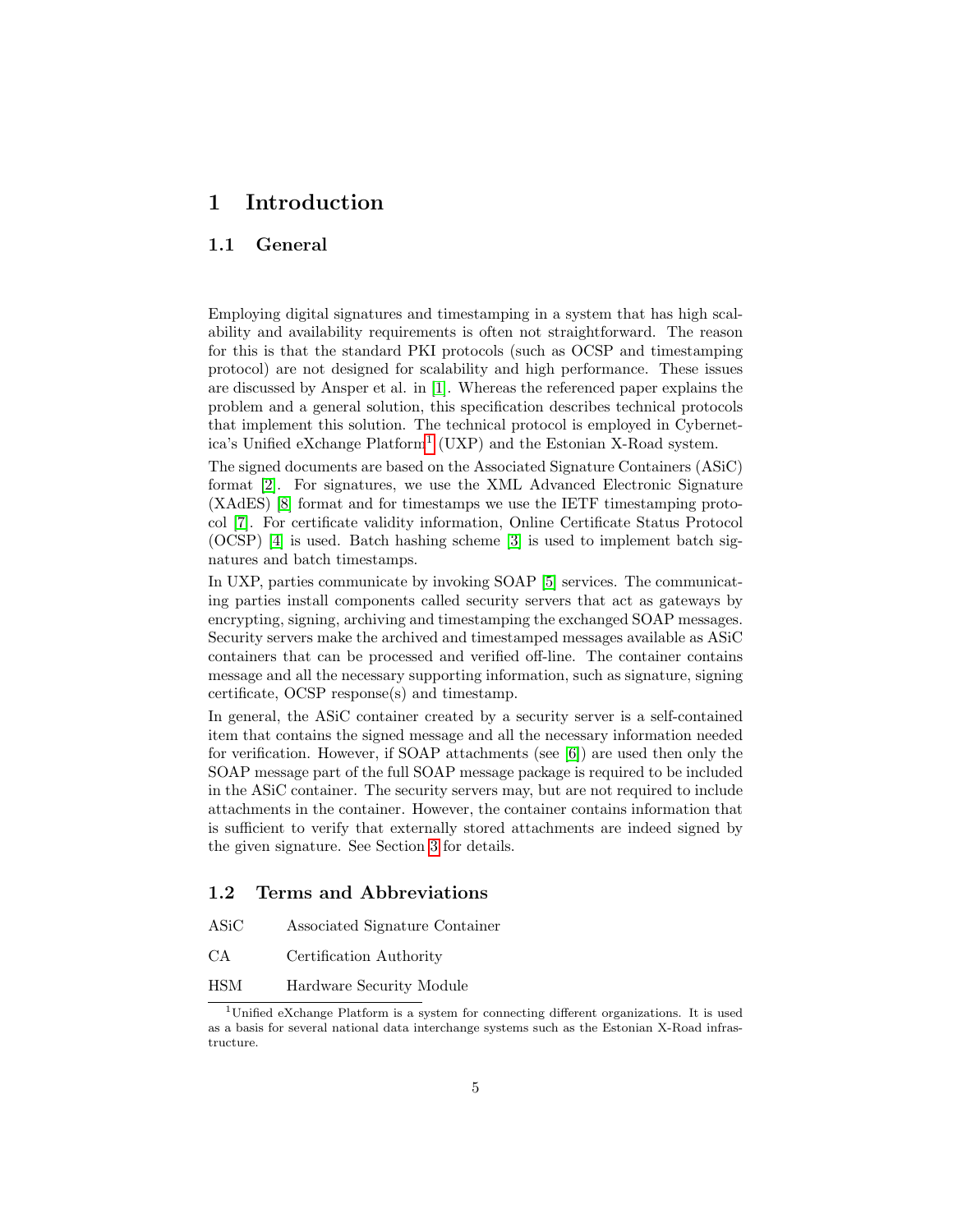- MIME Multipurpose Internet Mail Extensions
- OCSP Online Certificate Status Protocol
- SSCD Secure Signature Creation Device
- TSP Timestamp Provider
- TST Timestamp Token
- UXP Unified eXchange Platform
- XAdES XML Advanced Electronic Signature

#### <span id="page-5-0"></span>1.3 Signature Creation Process

The following is a list of steps that a security server performs when creating a complete signed and timestamped message container.

- 1. The sender security server receives a SOAP message from the end entity (an information system communicating via the UXP). The message can have (binary) attachments according to the SOAP with attachments specification [\[6\]](#page-12-9).
- 2. The sender security server acquires an OCSP response for the signing certificate. The OCSP response can be cached and reused for several messages that are sent during a configured time interval. This reduces the load on the OCSP server.
- 3. The sender security server signs the message. If the signing load of the security server is greater than the signing speed of the signing device<sup>[2](#page-5-1)</sup> then the sender uses batch signatures to sign a set of messages with one operation. Batch signatures are also used to sign message with attachments.
- 4. The sender security server transmits to the receiving security server:
	- the SOAP message with attachments;
	- the XAdES signature containing, among other things,
		- signing certificate,
		- certificate chain from the signing certificate to the trusted CA, and
		- OCSP response(s) confirming the validity of the signing certificate and all of the intermediate certificates; and
	- the hash chain result and the hash chain, if the signature is a batch signature.

<span id="page-5-1"></span> $2$ This can happen when the key is stored in a slow hardware device such as a smart card.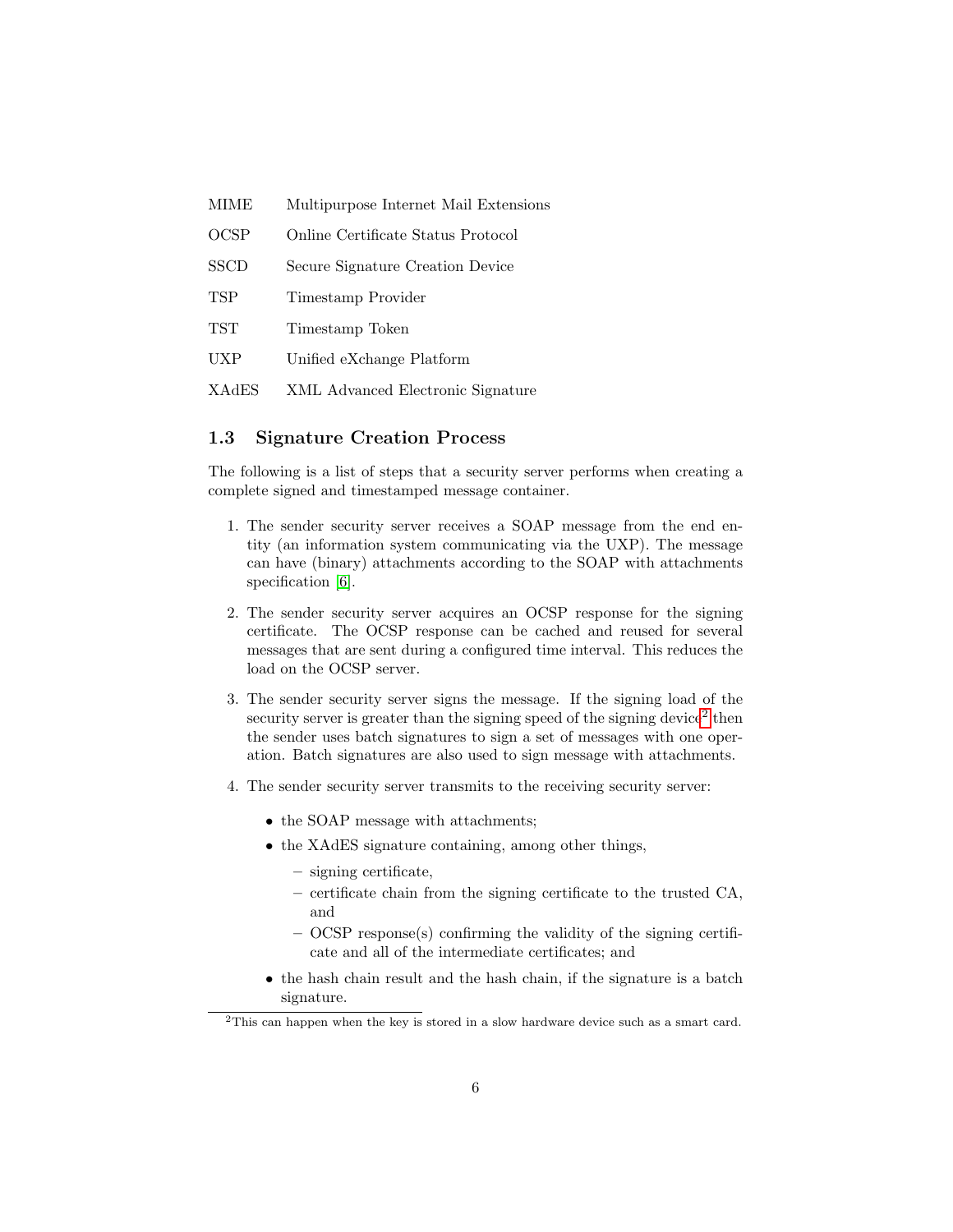- 5. The receiver security server verifies the signature. When verifying the OCSP responses, the receiver checks that all the responses are sufficiently fresh (the producedAt field indicates time that is not older than the configured threshold).
- 6. The receiver security server saves the received data items to the message log. The SOAP attachments are not saved in order to keep the size of the message log minimal.
- 7. After a preconfigured time has passed, the security server timestamps the collection of signatures. It uses batch hashing to create a single timestamping request for all the signatures received within a time interval. The timestamping operation produces a single timestamp token and hash chain result together with one hash chain for every timestamped signature. All these data items are stored in the message log.

In some configurations, the timestamps are separately requested for every incoming signature. In this case, the batch hashing is not used.

- 8. When there arises a need to prove reception of the request to a third party, the security server creates a single ASiC container that can be verified without consulting additional data sources. The complete signed document will contain
	- SOAP message;
	- sender's signature on the message;
	- in case batch signing was used, a signed hash chain result and a hash chain proving that the message (and the attachments) participated in signature calculation;
	- timestamp proving that the signature was created before a certain time; and
	- in case batch timestamping was used, a timestamped hash chain result and a hash chain proving that the signature participated in the timestamp request.

## <span id="page-6-0"></span>2 Document Formats

Signing and timestamping are two separate operations and the decisions to use batch signing and batch timestamping are independent of each other. Therefore this section describes as two separate operations the process of adding a signature to a message and the process of adding a timestamp to a signature. Irrespective of the signing or timestamping method used, the ASiC containers contain files mimetype and META-INF/manifest.xml containing, respectively the MIME type of the ASiC container and the list of signed data files.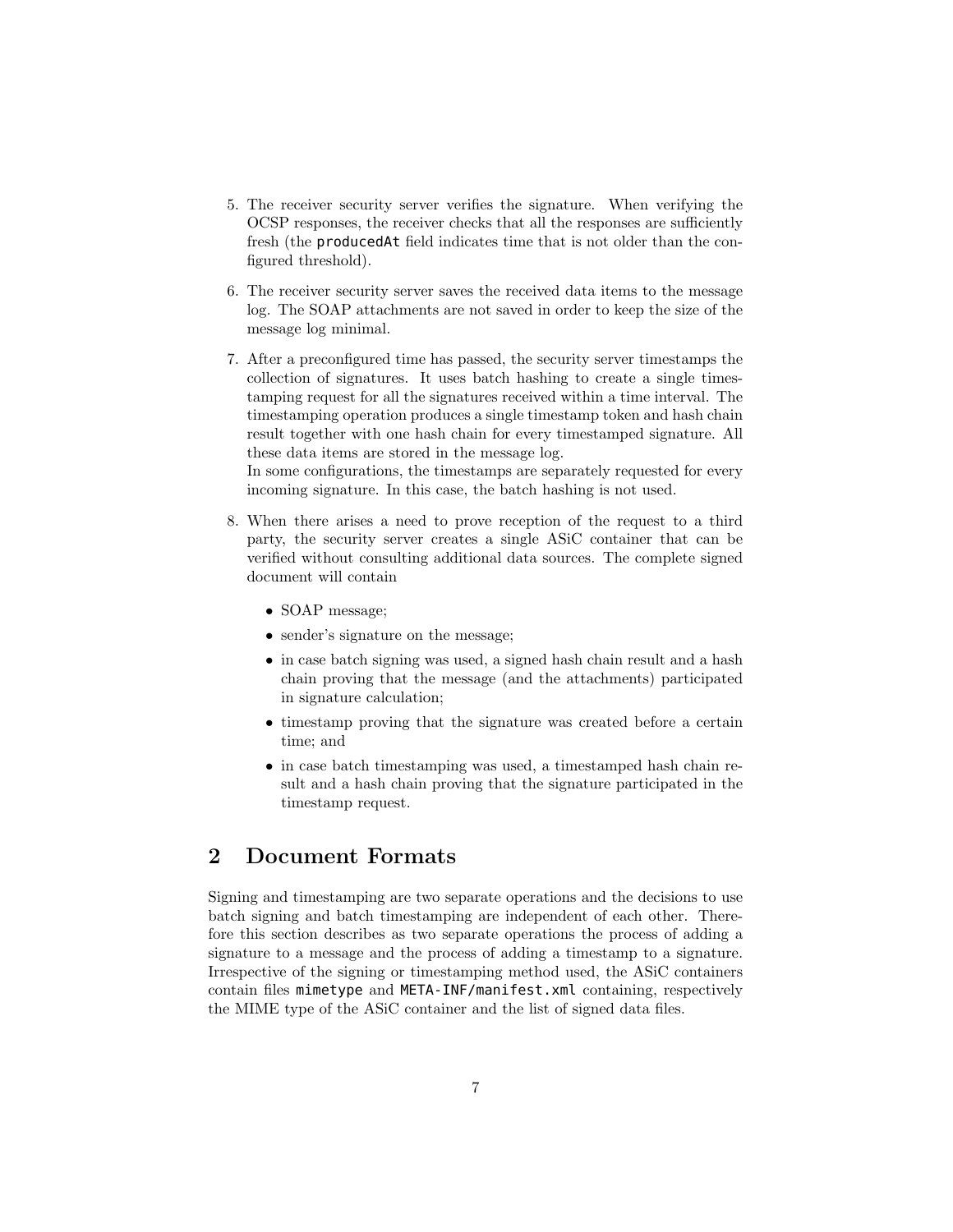#### <span id="page-7-0"></span>2.1 Adding Signature to a Message

#### <span id="page-7-1"></span>2.1.1 Profile of XAdES Signature

The signature format used in UXP is a profile of the XAdES Basic Electronic Signature form (XAdES-BES, see [\[8\]](#page-12-4), Section 4.4.1) and of the XAdES Baseline Profile [\[9\]](#page-12-10) (B-level conformance). If batch signatures and batch timestamps are not used, timestamped signatures conform to XAdES Electronic Signature with Time (XAdES-T) (LT-level conformance in the Baseline Profile). See Section [2.2](#page-8-0) for further details.

Table [1](#page-8-1) lists the qualifying signed properties and table [2](#page-9-0) lists the qualifying unsigned properties that are used in UXP signatures.

#### <span id="page-7-2"></span>2.1.2 Signatures in ASiC Container

The use of signatures in ASiC container depends on whether simple or batch signatures were used.

Simple signatures are used if the SOAP message consists of only the XML part and the speed of the signing device allows creating a separate signature for each incoming message. Table [3](#page-10-1) shows contents of the ASiC container for simple signatures.

Batch signatures are used if any of the following two conditions are true.

- 1. The SOAP message received by the security server contains attachments.
- 2. The signing device is not sufficiently fast to separately sign each incoming message.

Batch signatures use the batch hashing format described in [\[3\]](#page-12-7). Table [4](#page-10-2) shows contents of the ASiC container for batch signatures.

SOAP Attachments are not stored in the container. However, they are referenced in the hash chain with DataRef element and therefore participate in the signature calculation and can be considered signed. When encountering DataRef elements that refer to files not present in the container, a signature verification application can either

- ignore the references, possibly issuing a warning;
- output the referenced files together with the message digest thus allowing the user to verify that the detached file indeed has the given message digest; or
- require that the user retrieve the referenced file and present it for verification.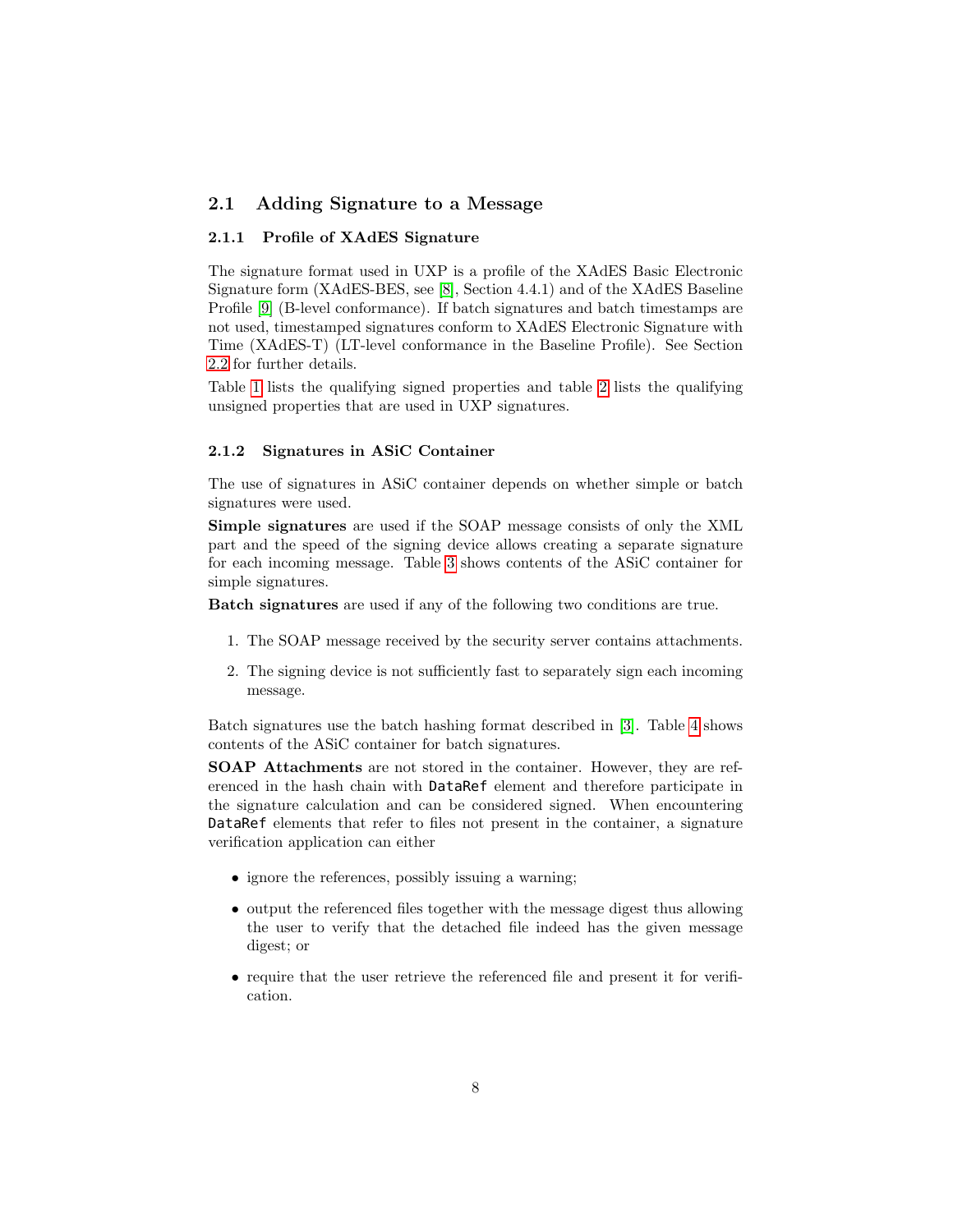| Element                                                                                                                                                                                                                                                                                                                       | Comments                                                   |  |  |
|-------------------------------------------------------------------------------------------------------------------------------------------------------------------------------------------------------------------------------------------------------------------------------------------------------------------------------|------------------------------------------------------------|--|--|
| SignedProperties                                                                                                                                                                                                                                                                                                              |                                                            |  |  |
| ▷ SignedSignatureProperties                                                                                                                                                                                                                                                                                                   |                                                            |  |  |
| $\rhd$ $\triangleright$ $\frac{1}{2}$ $\frac{1}{2}$ $\frac{1}{2}$ $\frac{1}{2}$ $\frac{1}{2}$ $\frac{1}{2}$ $\frac{1}{2}$ $\frac{1}{2}$ $\frac{1}{2}$ $\frac{1}{2}$ $\frac{1}{2}$ $\frac{1}{2}$ $\frac{1}{2}$ $\frac{1}{2}$ $\frac{1}{2}$ $\frac{1}{2}$ $\frac{1}{2}$ $\frac{1}{2}$ $\frac{1}{2}$ $\frac{1}{2}$ $\frac{1}{2}$ | The time at which the signer                               |  |  |
|                                                                                                                                                                                                                                                                                                                               | (purportedly) performed the                                |  |  |
|                                                                                                                                                                                                                                                                                                                               | signing process. GMT time                                  |  |  |
|                                                                                                                                                                                                                                                                                                                               | zone shall be used.                                        |  |  |
| ⊳ ⊳ SigningCertificate                                                                                                                                                                                                                                                                                                        | Identifier and digest of the                               |  |  |
|                                                                                                                                                                                                                                                                                                                               | signing certificate. The full                              |  |  |
|                                                                                                                                                                                                                                                                                                                               | value of the signing certificate                           |  |  |
|                                                                                                                                                                                                                                                                                                                               | can be found in the                                        |  |  |
|                                                                                                                                                                                                                                                                                                                               | ds:KeyInfo element.                                        |  |  |
| ▷ ▷ SignaturePolicyIdentifier                                                                                                                                                                                                                                                                                                 | Policy under which the                                     |  |  |
|                                                                                                                                                                                                                                                                                                                               | signature can be determined<br>to be valid. Refers to this |  |  |
|                                                                                                                                                                                                                                                                                                                               | document.                                                  |  |  |
| <b>DDDSignaturePolicyId</b>                                                                                                                                                                                                                                                                                                   |                                                            |  |  |
| <b>DDDDSigPolicyId</b>                                                                                                                                                                                                                                                                                                        | Method OIDAsURN is used,                                   |  |  |
|                                                                                                                                                                                                                                                                                                                               | value of the OID is                                        |  |  |
|                                                                                                                                                                                                                                                                                                                               | 1.3.6.1.4.1.3516.16.2.                                     |  |  |
| <b>DDDDSigPolicyHash</b>                                                                                                                                                                                                                                                                                                      | Hash value of this document.                               |  |  |
| <b>DDDDSigPolicyQualifiers</b>                                                                                                                                                                                                                                                                                                |                                                            |  |  |
| <b>DDDDDSigPolicyQualifier</b>                                                                                                                                                                                                                                                                                                |                                                            |  |  |
| ▷▷▷▷▷SPURI                                                                                                                                                                                                                                                                                                                    | URL to this document.                                      |  |  |
|                                                                                                                                                                                                                                                                                                                               | https://repo.cyber.ee/                                     |  |  |
|                                                                                                                                                                                                                                                                                                                               | dsig-profile-1.2.pdf                                       |  |  |
| ▷SignedDataObjectProperties                                                                                                                                                                                                                                                                                                   |                                                            |  |  |
| ⊳ ⊳DataObjectFormat                                                                                                                                                                                                                                                                                                           | This element will describe                                 |  |  |
|                                                                                                                                                                                                                                                                                                                               | either a SOAP message (if                                  |  |  |
|                                                                                                                                                                                                                                                                                                                               | batch signing was not used)                                |  |  |
|                                                                                                                                                                                                                                                                                                                               | or a hash chain result (if                                 |  |  |
|                                                                                                                                                                                                                                                                                                                               | batch signing was used). See                               |  |  |
|                                                                                                                                                                                                                                                                                                                               | Section 2.1.2 for details.                                 |  |  |

<span id="page-8-1"></span>Table 1: The use of qualifying signed properties in signatures

#### <span id="page-8-0"></span>2.2 Adding Timestamp to a Signature

Depending on circumstances, a security server produces either simple or batch timestamps. The default option is to use batch timestamps that significantly reduce the load of the TSP and are less dependent on TSP's availability. This is offset by the risk that a security server fails to timestamp the signature on a received message before the certificate used to sign the message is revoked (and it becomes impossible to prove that the signature was created using a valid certificate). If this risk is not acceptable, the security server can be configured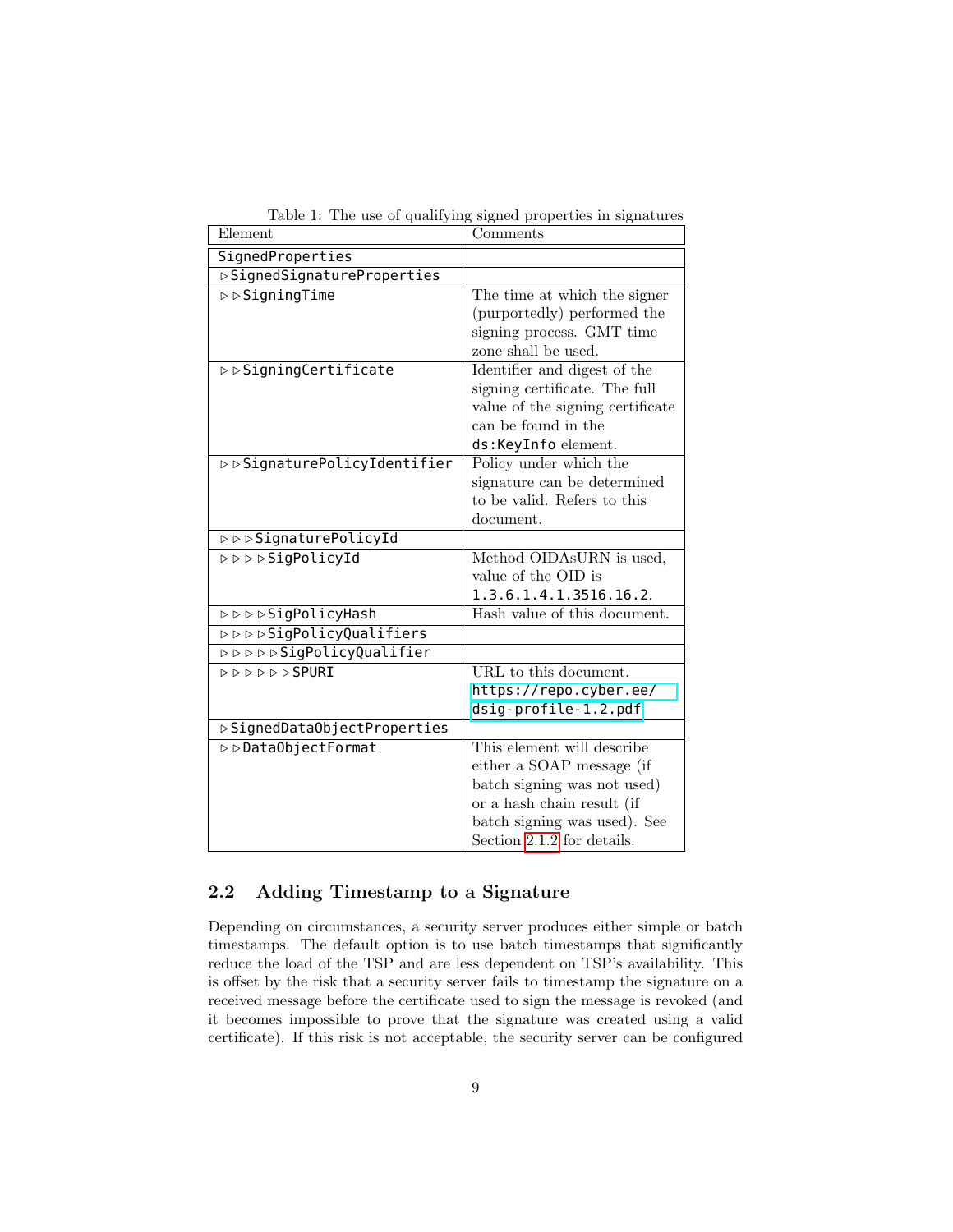| Lable 2. The use of qualitying unsigned properties in signatures |                                  |
|------------------------------------------------------------------|----------------------------------|
| Element                                                          | Comments                         |
| UnsignedProperties                                               |                                  |
| <b>DUnsignedSignatureProperties</b>                              |                                  |
| ⊳ ⊳ SignatureTimeStamp                                           | This element is present only     |
|                                                                  | when batch timestamping is       |
|                                                                  | not used. See Section 2.2 for    |
|                                                                  | details.                         |
| <b>▷</b> ▷▷EncapsulatedTimeStamp                                 | The time-stamp token (an         |
|                                                                  | ASN.1 data object) generated     |
|                                                                  | by the TSP.                      |
| <b>▷</b> ⊳ CertificateValues                                     | Contains full certificate chain  |
|                                                                  | from the signing certificate     |
|                                                                  | (not included) to a trusted      |
|                                                                  | certification authority          |
|                                                                  | (included).                      |
| $\triangleright$ $\triangleright$ RevocationValues               |                                  |
| <b>▷ ▷ ▷ OCSPValues</b>                                          | Contains OCSP responses for      |
|                                                                  | all the certificates in the      |
|                                                                  | certificate chain, excluding     |
|                                                                  | the trust anchor.                |
| > > xadesv141: TimestampValidationData                           | This element is used only        |
|                                                                  | when batch timestamping is       |
|                                                                  | not used. See Section 2.2 for    |
|                                                                  | details.                         |
|                                                                  | If the timestamping              |
|                                                                  | provider's certificate is not    |
|                                                                  | present in the TST, then the     |
|                                                                  | certificate will be presented in |
|                                                                  | this element.                    |

<span id="page-9-0"></span>Table 2: The use of qualifying unsigned properties in signatures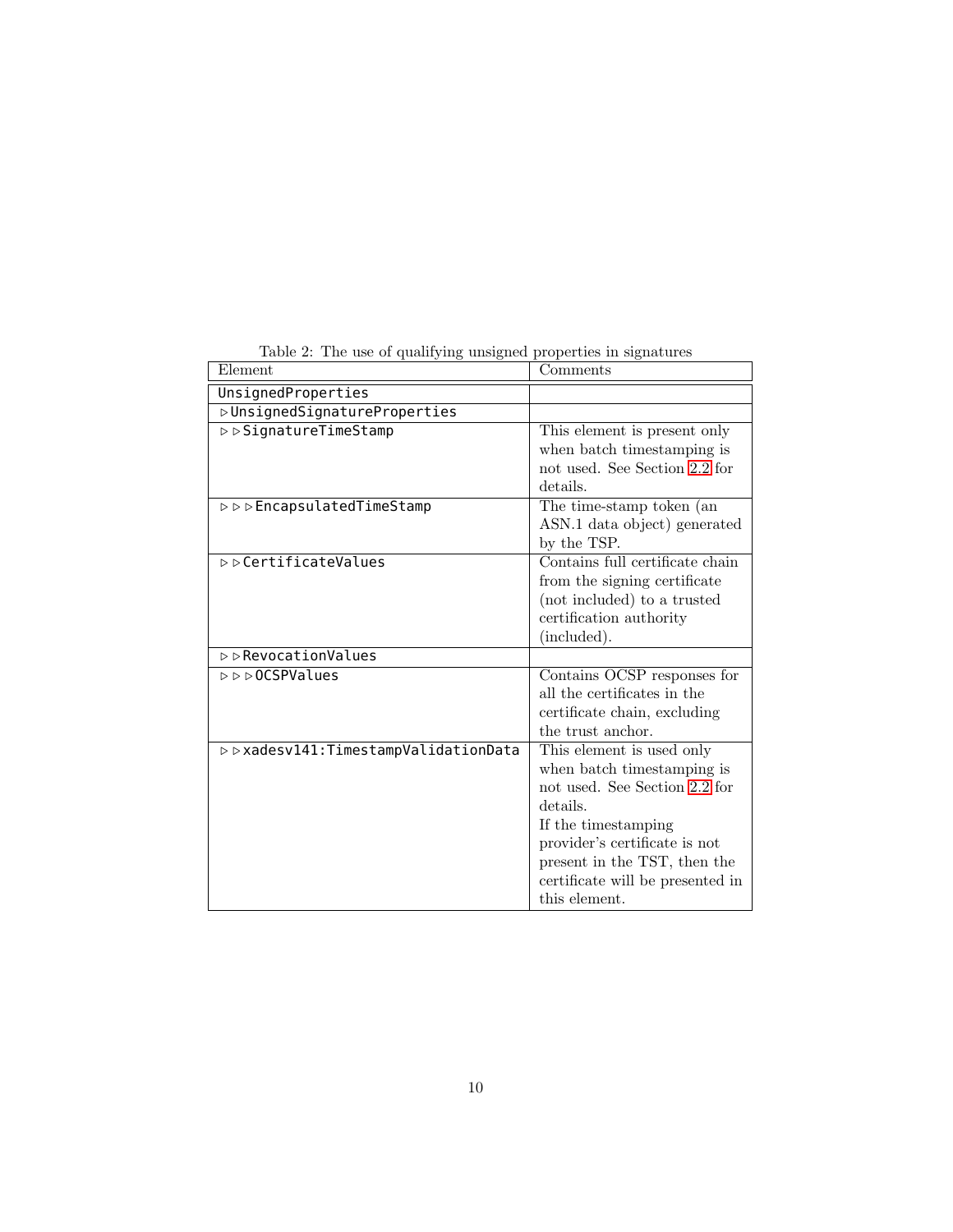<span id="page-10-1"></span>Table 3: Contents of ASiC container for simple signatures

| File        | Comments                                                   |
|-------------|------------------------------------------------------------|
| message.xml | SOAP message (content type is text/xml)                    |
|             | META-INF/signatures.xml   XAdES signature that conforms to |
|             | Section 2.1.1 and references the message.xml               |
|             | file.                                                      |

<span id="page-10-2"></span>Table 4: Contents of ASiC container for batch signatures

| File                    | Comments                                         |
|-------------------------|--------------------------------------------------|
| message.xml             | XML part of the SOAP message.                    |
| sig-hashchainresult.xml | Result of the Merkle tree calculation. This file |
|                         | will be signed.                                  |
| sig-hashchain.xml       | Hash chain calculation from the input data       |
|                         | (message.xml and optional attachments) to        |
|                         | the hash chain result.                           |
| META-INF/signatures.xml | XACES signature that conforms to                 |
|                         | Section 2.1.1. One ds: Reference element in      |
|                         | the signature refers to file                     |
|                         | sig-hashchainresult.xml that contains the        |
|                         | result of the Merkle tree calculation. In order  |
|                         | to verify that the message was signed, one       |
|                         | needs to verify that it was part of the Merkle   |
|                         | tree resulting in the signed hash chain result.  |

to separately timestamp every received signature. This eliminates the risk of failed timestamps, but puts a significant load on the TSP and creates a new single point of failure in the system.

Simple timestamps created by the security servers are compatible with the requirements to XAdES SignatureTimeStamp element. If the timestamp does not contain TSP's certificate then the certificate is stored in the xadesv141:TimeStampValidationData signature property.

Batch timestamps created by the security servers use batch hashing [\[3\]](#page-12-7) to hash several signatures together in a Merkle tree and timestamp the root hash of the tree. With batch timestamps, the input to the timestamping process is the entire signature (contents of META-INF/signatures.xml file). Table [5](#page-11-0) shows how the batch timestamps are stored in the ASiC container.

# <span id="page-10-0"></span>3 Verification Algorithm

This chapter describes the algorithm that should be used when verifying the ASiC containers conforming to this specification.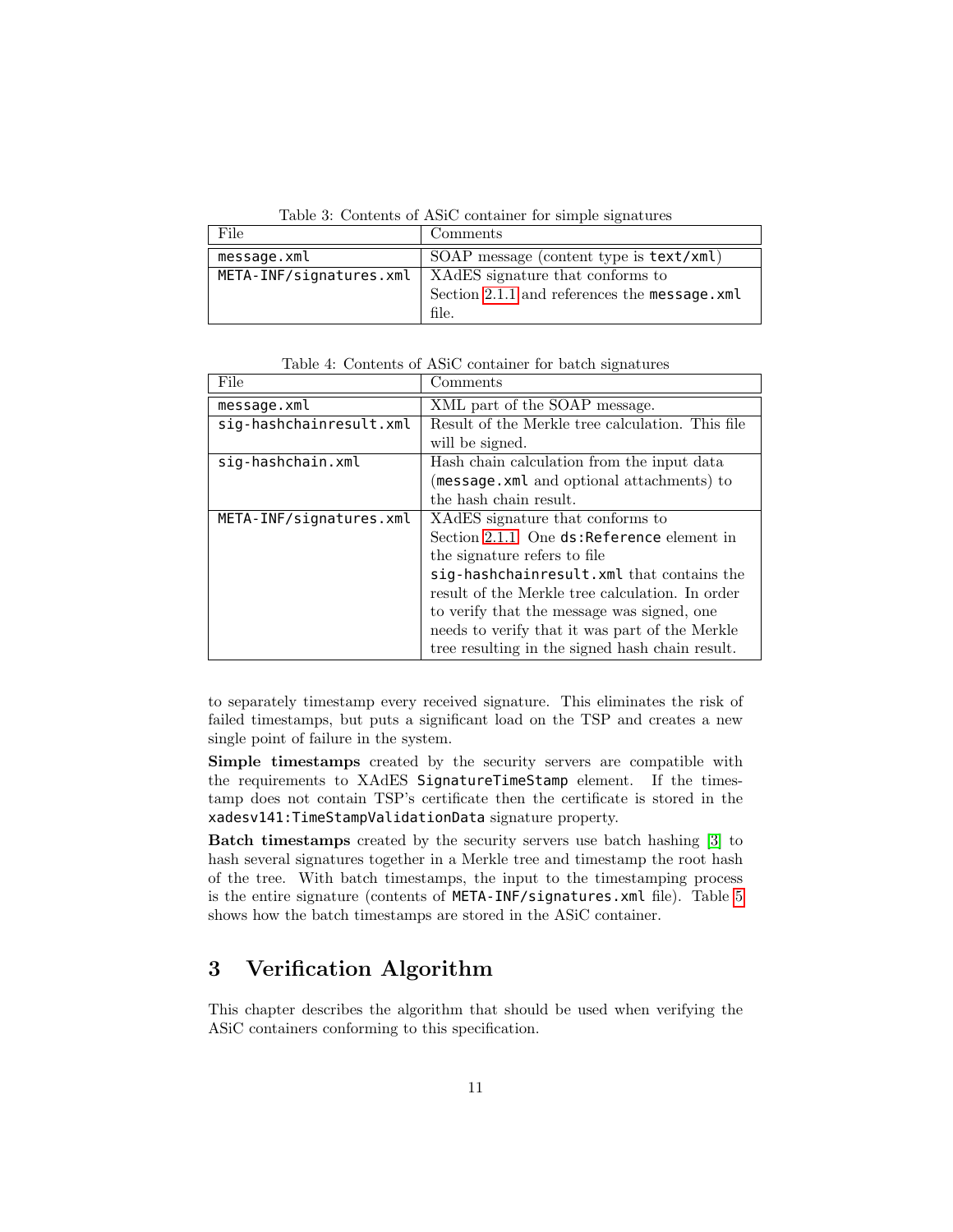<span id="page-11-0"></span>

| Table 5: Contents of ASiC container for batch timestamps |  |  |  |  |
|----------------------------------------------------------|--|--|--|--|
|----------------------------------------------------------|--|--|--|--|

| File                      | Comments                                    |
|---------------------------|---------------------------------------------|
| ts-hashchainresult.xml    | Result of the Merkle tree calculation. This |
|                           | file will be timestamped.                   |
| ts-hashchain.xml          | Hash chain calculation from the signature   |
|                           | (the entire contents of the                 |
|                           | META-INF/signatures.xml file) to the        |
|                           | hash chain result.                          |
| META-INF/ASiCManifest.xml | Manifest connecting the TST with the        |
|                           | timestamped data object                     |
|                           | (ts-hashchainresult.xml).                   |
| META-INF/timestamp.tst    | RFC 3161 compatible timestamp token.        |
|                           | The input to the timestamping process is    |
|                           | the digest of the                           |
|                           | ts-hashchainresult.xml file.                |

1. If the container contains separate timestamp token (file META-INF/timestamp.tst), verify the token. The input to the TST must be a hash chain calculation. Verify that the batch hash calculation takes the signature (file META-INF/signatures.xml) as input.

The genTime field of the TST will become the time of signing.

- 2. If the container does not contain a separate timestamp token then extract the TST from SignatureTimeStamp unsigned property in the signature (file META-INF/signatures.xml). The input to the TST must be the ds:SignatureValue element according to the XAdES specification. The genTime field of the TST will become the time of signing.
- 3. Verify the signature. The certificates in the certificate chain must be valid at the time of signing. The OCSP responses used to validate the certificates must be fresh – the time difference between the producedAt field of the OCSP response and the time of signing must not exceed threshold configured in the security policy of the verifier.

If the signature refers to the hash chain result then verify the hash chain result. The input to the batch hash calculation must be the SOAP message (file message.xml). Additionally, the hash chain may refer to attachments that are not present in the container. In this case, the verifier should retrieve the attachments and use the message digests present in the hash chain to verify them.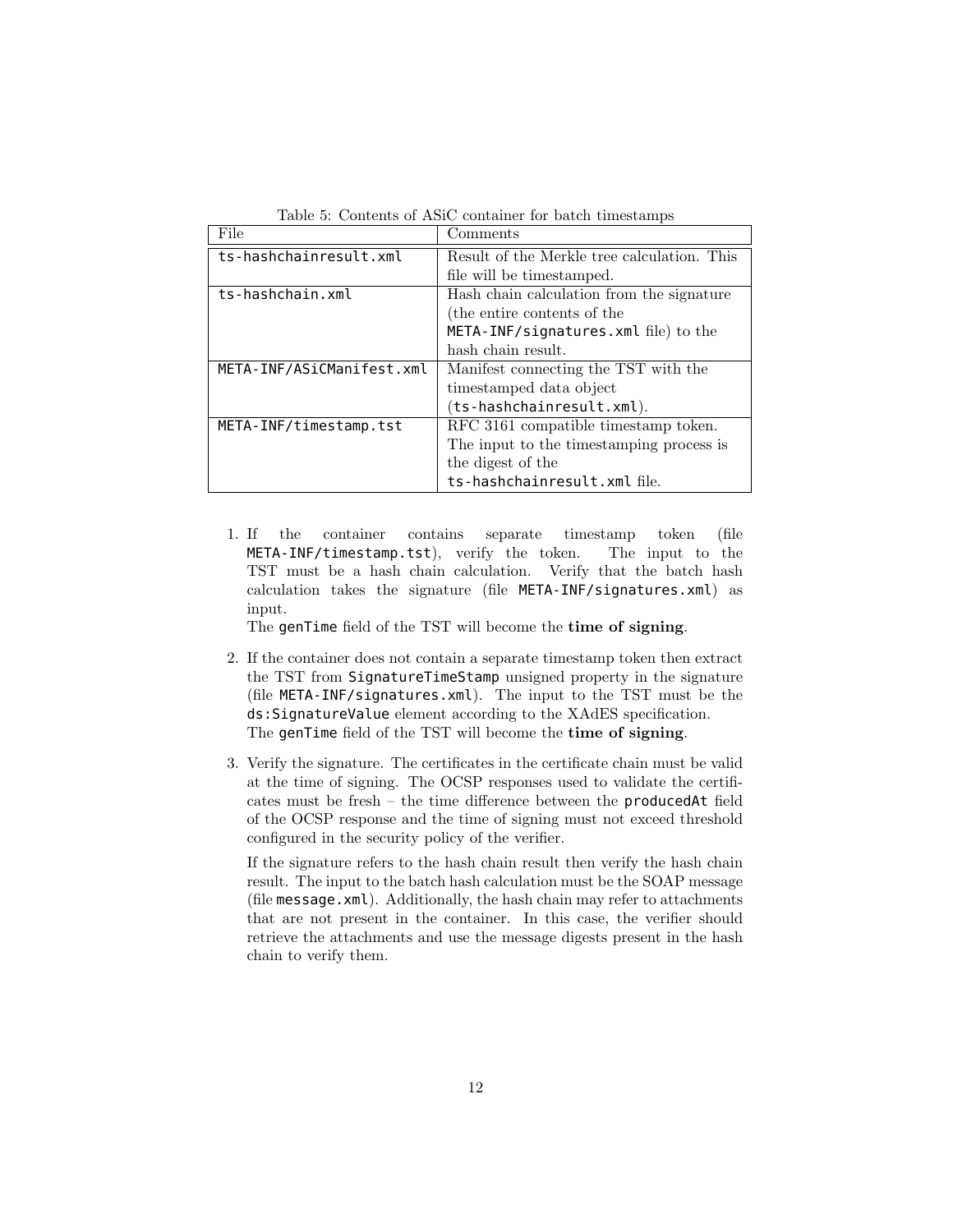### References

- <span id="page-12-2"></span>[1] Arne Ansper, Ahto Buldas, Margus Freudenthal, and Jan Willemson. High-Performance Qualified Digital Signatures for X-Road. In 18th Nordic Conference, NordSec 2013, LNCS 8208, pages 123–138. Springer, 2013.
- <span id="page-12-3"></span>[2] Electronic Signatures and Infrastructures (ESI); Associated Signature Containers (ASiC), Version 1.3.1. Technical Specification TS 102 918, ETSI ESI, June 2013.
- <span id="page-12-7"></span>[3] Margus Freudenthal. Using Batch Hashing for Signing and Time-Stamping. Research Report T-4-20, Cybernetica AS, 2013.
- <span id="page-12-6"></span>[4] X.509 Internet Public Key Infrastructure. Online Certificate Status Protocol - OCSP. Request for Comments 6960, Internet Engineering Task Force, June 2013.
- <span id="page-12-8"></span>[5] Simple Object Access Protocol (SOAP) 1.1. W3c note, May 2000.
- <span id="page-12-9"></span>[6] SOAP Messages with Attachments. W3c note, December 2000.
- <span id="page-12-5"></span>[7] Internet X.509 Public Key Infrastructure. Time-Stamp Protocol (TSP). Request for Comments 3161, Internet Engineering Task Force, August 2001.
- <span id="page-12-4"></span>[8] Electronic Signatures and Infrastructures (ESI); XML Advanced Electronic Signatures (XAdES). Technical Specification TS 101 903, ETSI ESI, December 2010.
- <span id="page-12-10"></span>[9] Electronic Signatures and Infrastructures (ESI); XAdES Baseline Profile. Technical Specification TS 103 171, ETSI ESI, March 2012.

## <span id="page-12-0"></span>A Example ASiC Containers

#### <span id="page-12-1"></span>A.1 Simple Signature and Simple Timestamp

This example corresponds to the situation where the SOAP message does not contain attachments and the signing device has sufficient speed to sign each message separately. Additionally, the security server timestamps each signature separately. In this case the ASiC container will contain the following files:

- mimetype
- message.xml
- META-INF/signatures.xml (contains SignatureTimeStamp unsigned property)
- META-INF/manifest.xml